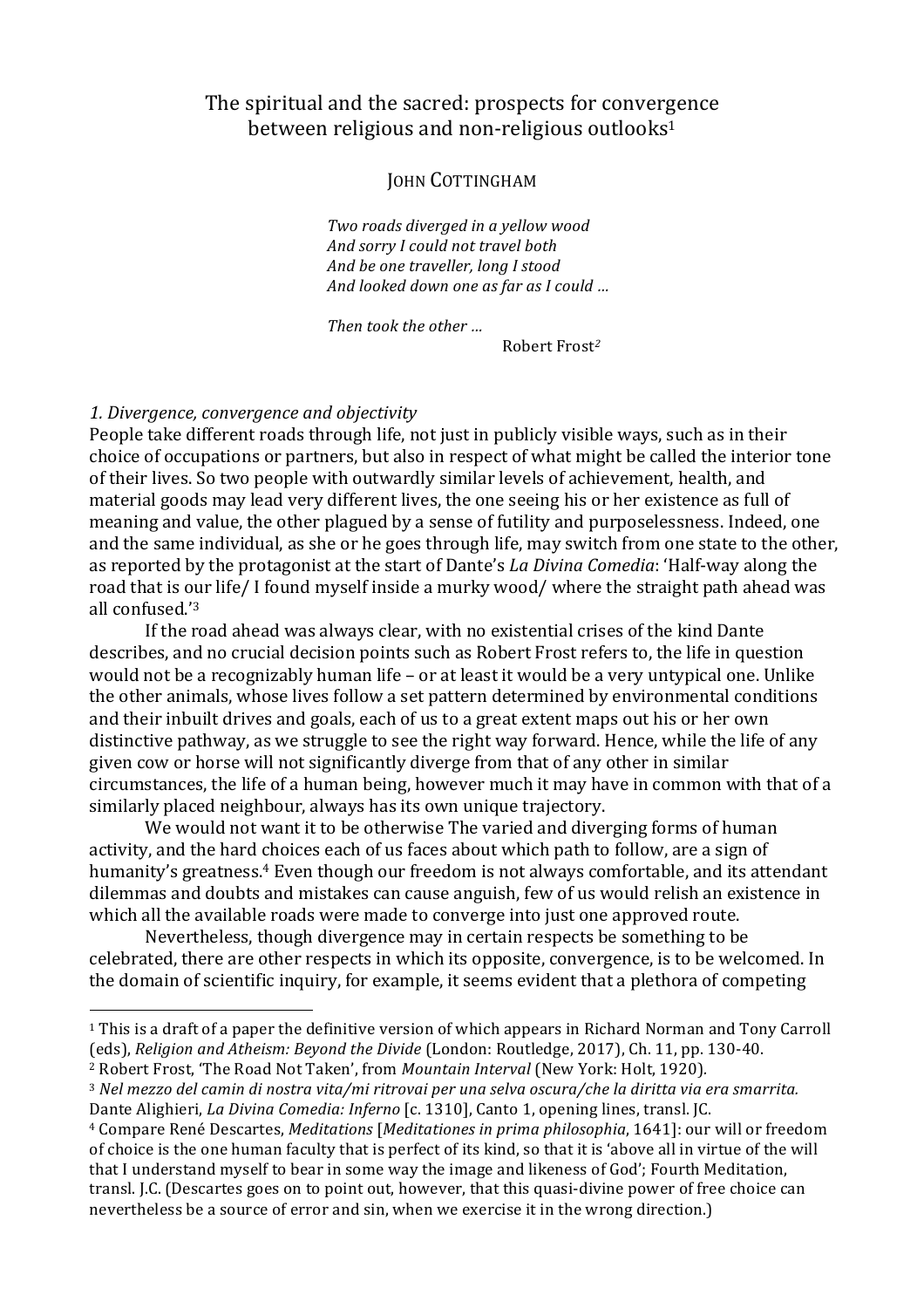explanations for a given phenomenon is a sign that something is amiss. To be sure, different teams of scientists may pursue different hunches and different lines of inquiry, but the expectation is that ultimately our scientific theories will converge, or at least show a tendency to converge, as they get closer to the truth. As Bernard Williams once observed, in science there should ideally be convergence on an answer, where the best explanation of the convergence involves the idea that the answer represents how things are.' The very notion of objectivity in the sciences seems to presuppose that our theories and explanations should in principle be constrained by the way the world is, so that there will, or should ideally, be a convergence which is, as Williams went on to put it, 'guided ... by how things actually are'.<sup>5</sup>

In the domain of ethics, in contrast to that of scientific inquiry, Williams himself was very sceptical about the possibility of convergence: he saw no prospect of a 'convincing theory of knowledge for the convergence of reflective ethical thought on ethical reality in even a distant analogy to the scientific case'.<sup>6</sup> His attitude here partly reflected the influence upon him of Nietzsche's deflationary view of the status of morality, that 'peculiar institution', as Williams called it, based on the (supposedly dubious) idea of binding and inescapable obligations.<sup>7</sup> The current philosophical consensus however, has emerged as very much more sympathetic to the idea of objective and authoritative moral requirements than was common among Williams's generation; and it is probably fair to say that the majority of moral philosophers working today hold that there are objectively right answers to ethical and moral questions. Such answers may of course be very difficult to establish (requiring complex investigation and careful debate), and there may also be hard cases where we are forced to choose between competing goods, but in principle, so runs the prevailing contemporary view, genuine objective ethical truth about what is good and right is, as it were, already there waiting to be investigated, just as scientific truth is. And this gives grounds for thinking that, although it may take a long time to achieve, we may in principle expect an ultimate convergence in ethical thought, just as in science.

In the case of religious thought, by contrast, things look very different. For here what is at stake is not just the acceptance of a theory in physics (for example about the nature of gravity) or in ethics (for example about the relation between justice and utility), but the adoption of an outlook concerning the ultimate significance of the entire universe and our place within it. Thus the theist, who holds that the meaning of each individual's existence lies in his or her relationship to a loving personal Creator, will presumably see the whole of reality in a completely different light from the Buddhist who maintains that the very idea of an individual self is an illusion, or from the contemporary scientific naturalist who holds that our existence is a pure accident generated by forces that manifest only 'blind, pitiless indifference'.<sup>8</sup> The prospect for convergence between such radically distinct and incommensurable worldviews appears, to say the least, to be remote.

Yet the advocates of the various theistic or non-theistic outlooks just mentioned all typically maintain that their own respective worldviews are *objectively correct*, representing the true, the enlightened, answer as to the ultimate nature of reality. And to espouse an objectivist view of truth, as our earlier discussion has indicated, is to hold that differing views ought ultimately to converge. Hence, if one maintains that, for example, the Islamic, or the Christian, or the scientific-naturalist worldview is objectively correct, this seems to carry with it a presumption that ultimately, given enough time, everyone on the planet should come to

<sup>&</sup>lt;sup>5</sup> Bernard Williams, *Ethics and the Limits of Philosophy* (London: Collins, 1985), Ch. 8, p. 136.

<sup>6</sup> Williams, *Ethics and the Limits*, p. 152.

<sup>7</sup> Williams, *Ethics and the Limits*, Ch. 10.

<sup>8</sup> Richard Dawkins, *Rivers Out of Eden* (New York: Basic Books, 1995), p. 133.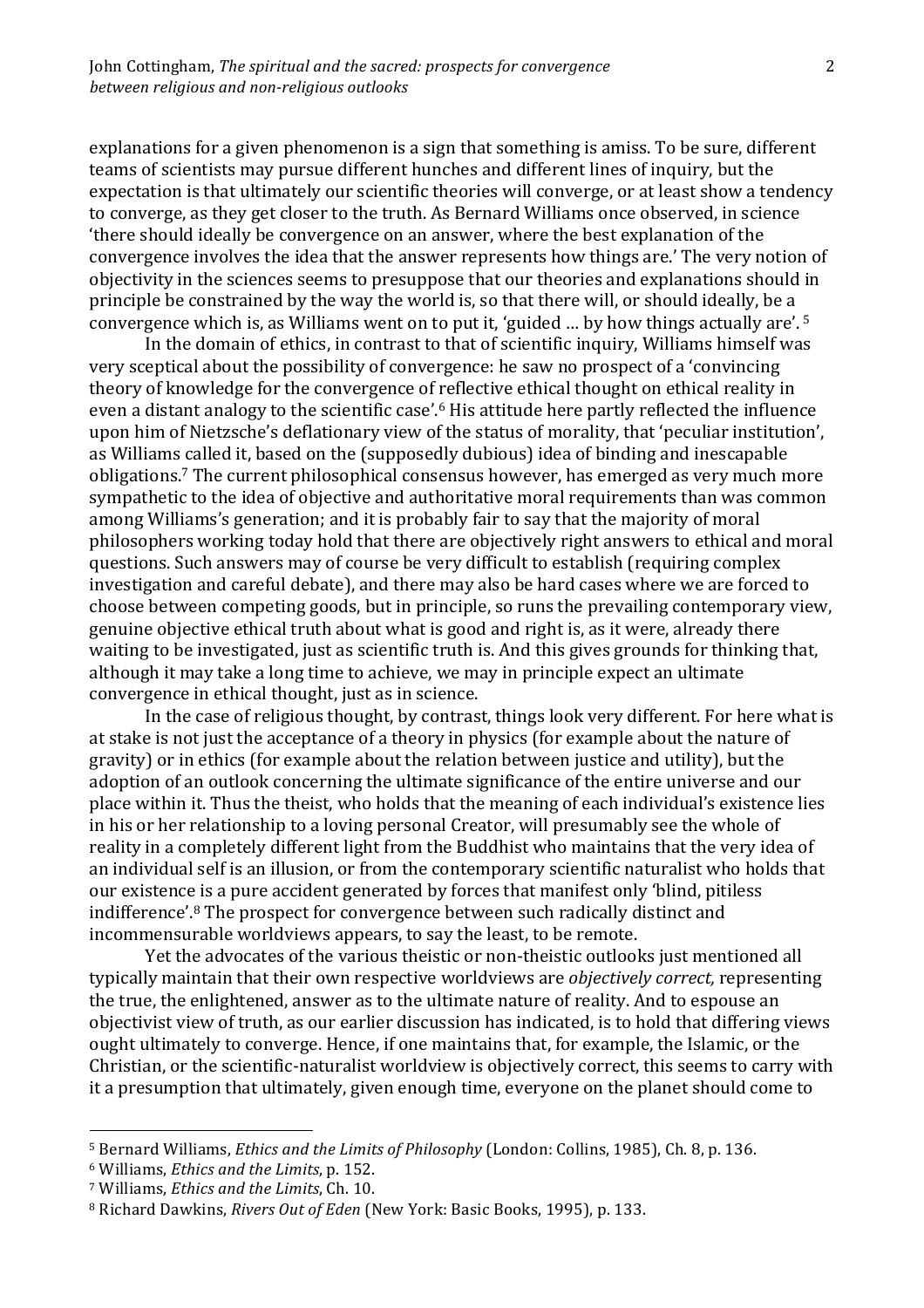acknowledge the truth of the worldview in question. Certainly many religious believers have indeed displayed just such a confident expectation of eventual convergence – a notable example being the attitude of many Christians in the imperialistic climate of nineteenthcentury England, as seen in a verse from the once popular hymn 'From Greenland's Icy Mountains':

Shall we, whose souls are lighted with wisdom from on high, Shall we to those benighted the lamp of life deny? Salvation! O salvation! The joyful sound proclaim, Till earth's remotest nation has learned Messiah's Name.<sup>9</sup>

The attitude persists. In our own time we find militant fundamentalists of various creeds, secular as well as religious, who apparently envisage a world in which their own chosen form of orthodoxy will reign supreme over all the planet. But (no doubt as a result of many factors, including rapidly widening travel and communication) there has also arisen, in many quarters, a more reflective 'globalist' outlook that inclines towards tolerance for, and even welcoming of, diversity in religious belief, even on the part of those who are themselves devoutly committed to a particular creed or faith. Those attracted to this more tolerant stance may be prepared to put on indefinite hold, as it were, the theoretical requirement that competing worldviews should ultimately converge on the truth, constrained by the reality of 'how things actually are', and substitute instead the more modest hope of finding some convergence at the level not of doctrine and theory, but of practice and behaviour. For as Rudyard Kipling so eloquently observed over a century ago, it is at the practical level of human need, the universal longing for solace and comfort amid the inevitable pains of human life, that common ground is likely to be found, irrespective of differences of doctrine and ideology:

My brother kneels, so saith Kabir, To stone and brass in heathen-wise, But in my brother's voice I hear My own unanswered agonies. His God is as his fates assign; His prayer is all the world's - and mine.<sup>10</sup>

## *2. Spiritual praxis as common ground*

The Buddhist tradition speaks of *Dukkha* (suffering, anxiety, difficulty) as one of the fundamental features of human existence, and there is no doubt that many people turn to religion partly for urgent practical reasons, as a means of finding some way to cope with the suffering that is our human lot. Our modern technological age has tended to prioritize cost effective quick-fix solutions for our plight, such as tranquillizers and behaviour therapy, but

<sup>&</sup>lt;sup>9</sup> 'From Greenland's Icy Mountains' (1819), by the Anglican parson Reginald Heber, who became Bishop of Calcutta in 1823.

<sup>10</sup> Rudyard Kipling, *Kim* [1901], Ch. XIV.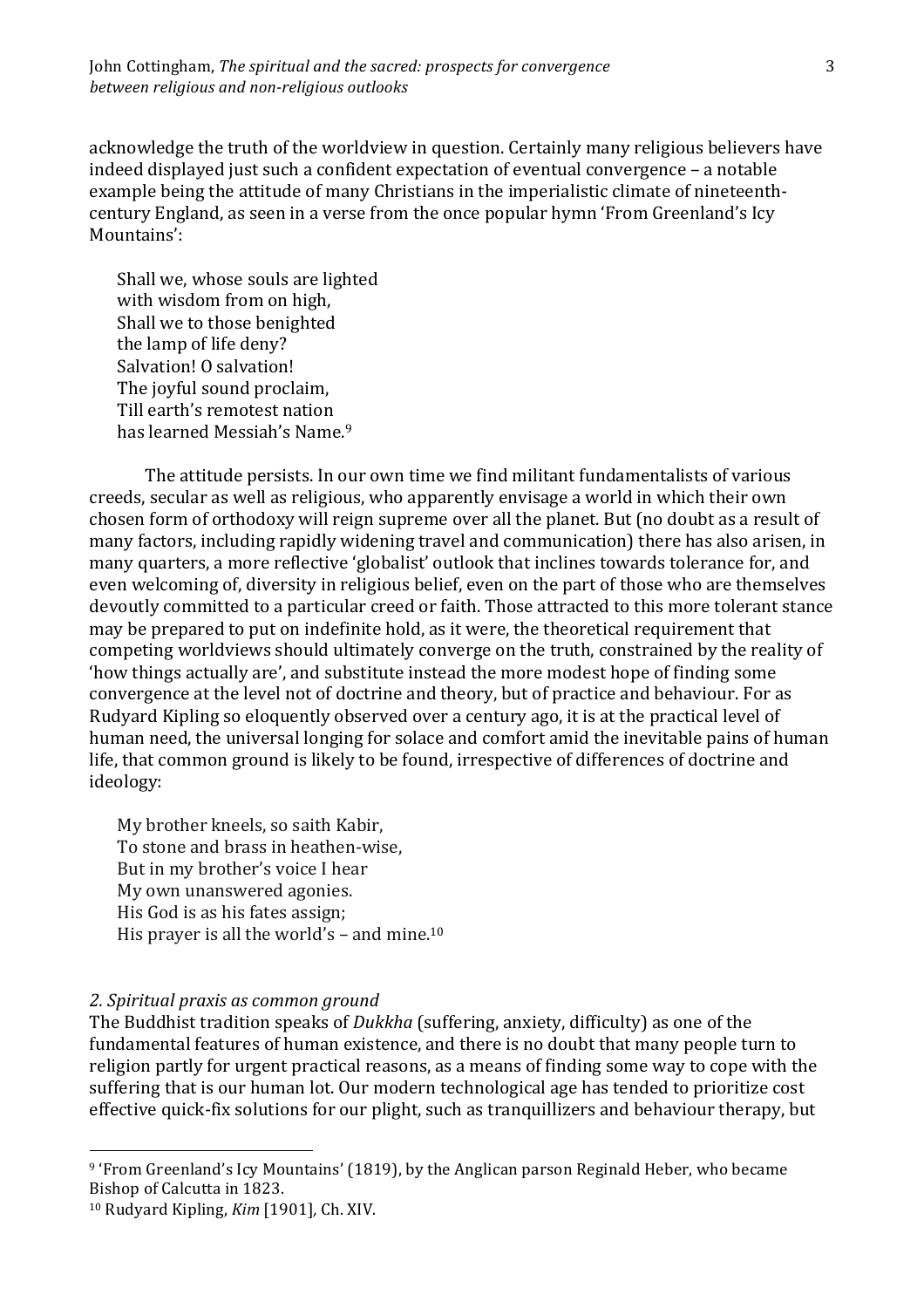the great religions, whether of the non-theistic variety (such as mainstream Buddhism) or the theistic kind (both polytheistic, as in Hinduism, and monotheistic, as in the Abrahamic faiths) have all evolved complex spiritual practices, including prayer, fasting, meditation, chanting, and various prescribed movements and rituals, part of whose purpose is evidently related to dealing with suffering; the goal is either eventually to escape from the world of suffering altogether, or else perhaps to reconfigure it within a framework of significance that alleviates it or helps us to bear it. In a more positive vein, such spiritual praxis also seems aimed at cultivating calmness of mind – what the Stoics called *ataraxia* (tranquillity) – together with an attitude of joyful openness and attentiveness to the good or the divine, or to reality as a whole.

These are complex notions whose diverse metaphysical implications would require much time and effort to explore; but when we look the varying religious traditions at the level of praxis rather than of theory, we do seem to find a considerable degree of convergence. If we observe a line of monks, clad in habits of uniform cut and colour, all with heads bowed in a posture of attentive submission and concentration, all joining in unison in a repeated chant or hymn, our strong impression is likely to be that despite all the variations in culture and tradition that have shaped these differing sects and groups, there is in the end a single underlying religious impulse, perhaps as old as humanity itself, which is manifesting itself here. And as we watch the monks completing their meditation and liturgical observance and turning towards the more active part of their daily routine – which will almost certainly include acts of compassion towards others, or service to those in need or distress – we are likely to be struck again with the *overlap* between these different ways of life, rather than by the metaphysical doctrines that may divide them.

One could of course argue that the above similarities apply only to rather special groups of people – those who have chosen a monastic style of existence that sets them apart from the occupations and involvements of ordinary human life. But the broad category of spiritual praxis is certainly not confined to those with priestly or monastic vocations, nor indeed is it even necessarily restricted to those who would describe themselves as religious as witnessed in our own time by the apparently growing numbers who classify themselves as 'spiritual but not religious'. It is striking that this latter group includes many of the so-called 'new atheists', some of whom have underlined the importance in their lives of certain heightened forms of spiritual experience, the significance of which, they argue, does not depend in any way on theistic or other metaphysical beliefs. Thus Christopher Hitchens, towards the end of his life, declared in a debate: 'I'm a materialist ... yet there is something beyond the material, or not entirely consistent with it, what you could call the Numinous, the Transcendent ... It's in certain music, landscape, certain creative work, and without this we really would merely be primates. It's important to appreciate [this] and religion has done a very good job of enshrining it in music and architecture.' <sup>11</sup> Similarly, Sam Harris, another prominent spokesman for the new atheism, has observed that 'spiritual experiences often constitute the most important and transformative moments in a person's life. Not recognizing that such experiences are possible or important can make us appear less wise even than our craziest religious opponents.'<sup>12</sup>

Once again, then, we seem to come up against the fact of convergence not at the theoretical or doxastic level (for what wider gulf in belief-systems could there be than that

<sup>&</sup>lt;sup>11</sup> Christopher Hitchens, in debate with Tony Blair [2010], quoted in Jules Evans, 'The New Atheists are actually transcendentalists', http://philosophyforlife.org/the-new-atheists-are-actuallytranscendentalists/, posted 24 January 2014.

<sup>&</sup>lt;sup>12</sup> Sam Harris, *Waking Up: A Guide to Spirituality Without Religion* (New York: Simon and Schuster, 2014), cited in Evans, 'The New Atheists.'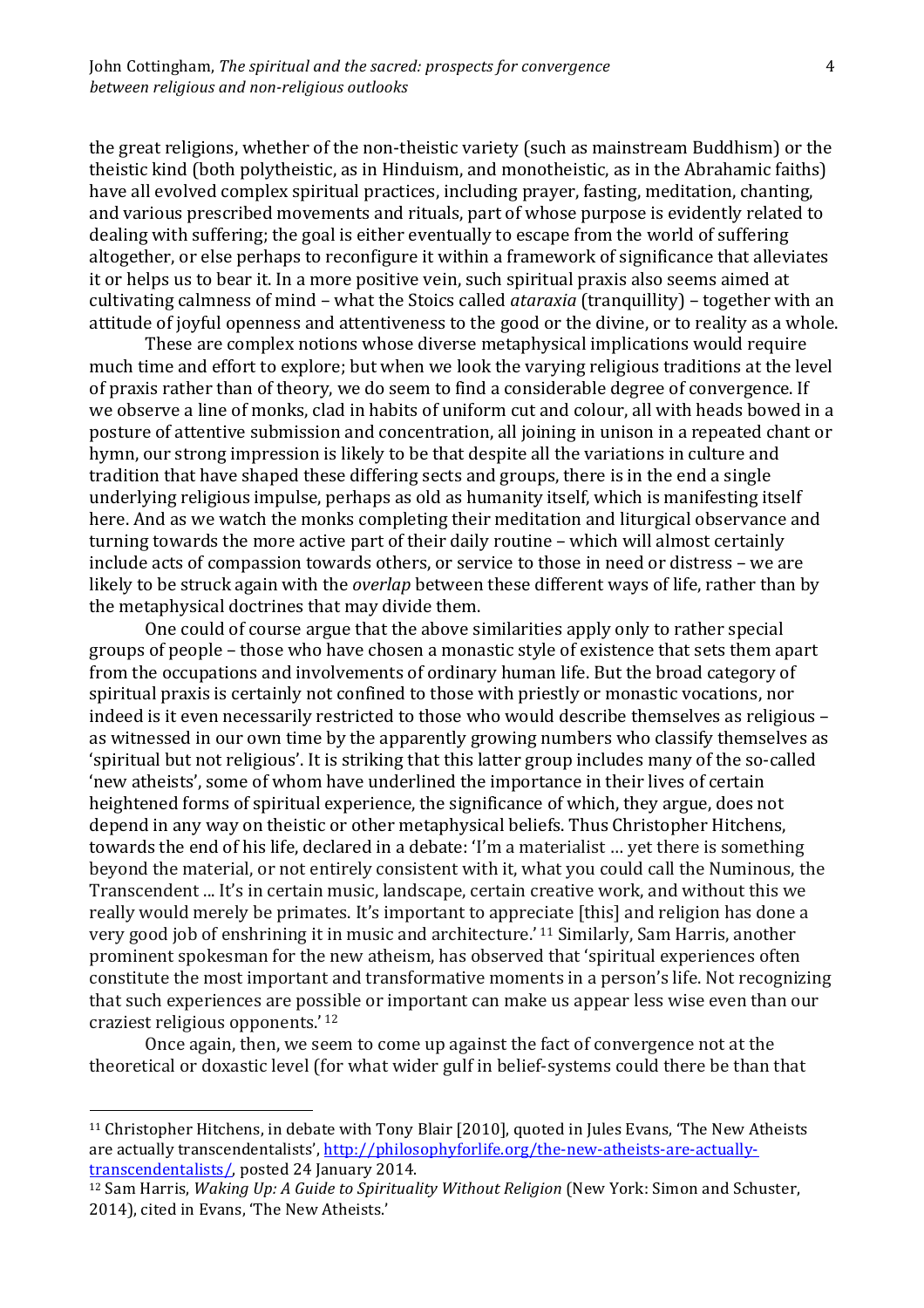which divides the theist from the typical secularist critic of religion?), but at the level of praxis and experience. Believers and non-believers alike may be moved to tears by the beauties of nature, or by a master-work such as Bach's *Matthew Passion*, or by those moments in our relations with others when we lay aside our demanding and egoistical selves and feel filled with outgoing impulses of tenderness and love. The labels used may be different – religious people may speak of 'sacred' moments, while humanist and atheists may, like Hitchens, prefer terms such as 'numinous', but the specially charged nature of the experiences themselves cannot be denied. They take us beyond the routine world of useful toil and pleasant recreation, important and valuable though those things are, towards a domain of value and meaning that is not obviously manifest in the material structures that compose our bodies and our environment, nor derived merely from our biologically inherited drives, but which seems to reflect something richer, deeper and more awe-inspiring.<sup>13</sup>

How are we to interpret these 'sacred' or 'numinous' experiences, which seem to be a part of our universal human birthright, and whose special resonance is likely to be acknowledged by anyone who 'wears a human heart', <sup>14</sup> irrespective of religious allegiance or its lack? The very fact of their universality is, for those who hope for better things for mankind, encouraging. They are of a different order from our desire for progress in science or technology (urgently though we need the latter in order to address the dangers that threaten both our own species and perhaps all living forms on the planet), but relate instead to our need to transcend our nature, reaching beyond the given to something finer. This 'reaching forward' is not merely a matter of intellectual inquiry, but involves deep emotional and imaginative sensibility, together with what can only be described as moral yearnings, for selfimprovement and for deeper awareness of the demands and mysteries of love and compassion; and to this should be added 'aesthetic' yearnings (for want of a better term) – impulses to struggle upwards and attune ourselves to what is beautiful, not just passively but also actively, by creating shapes, words, colours and sounds that resonate with our sensibilities and give expressions to our longings.

If there is indeed a convergence here at the level of lived human experience, there will of course nevertheless be wide differences in how religious and non-religious people respectively understand and interpret what is going on. For the theist, the very universality of spiritual impulses and experiences of the sacred may be adduced as evidence for a *sensus* divinitatis,<sup>15</sup> a capacity to apprehend the divine that in some form or other is shared by all humankind, even though it may not necessarily be recognized under that description. The secularist, by contrast, is likely to favour a 'naturalistic' interpretation – perhaps that these impulses and experiences derive from biologically explicable capacities and dispositions inherited from our evolutionary past. It is not perhaps obvious how a capacity for so-called 'spiritual experience' might confer a selective advantage, but there is great deal of speculation in the contemporary literature on how religious and quasi-religious impulses might have played a useful role (e.g. in promoting social solidarity), or else been a by-product of other traits whose presence was beneficial in evolutionary terms.<sup>16</sup> Except for the crudest reductionists, however, the question of the social and biological origins of these phenomena does not affect the question of their value and importance for us here and now; and that value

<sup>&</sup>lt;sup>13</sup> See John Cottingham, *How to Believe* (London: Bloomsbury, 2015), Ch. 2, sectn 1.

 $14$  The phrase is David Hume's, speaking of our universal moral impulses of benevolence, in his *Enquiry concerning the Principles of Morals* [1751], Section V, part 2.

<sup>15 &#</sup>x27;a tacit confession of a sense of deity inscribed in the hearts of all.' John Calvin, *Institutes* [*Christianae religionis institutio*, 1536], I, 3, 1.

<sup>&</sup>lt;sup>16</sup> See further Joseph A. Bulbulia, 'The Evolution of Religion', in *The Oxford Handbook of Evolutionary* Psychology, ed. R. Dunbar and L. Barret (Oxford: Oxford University Press, 2007), Ch. 44.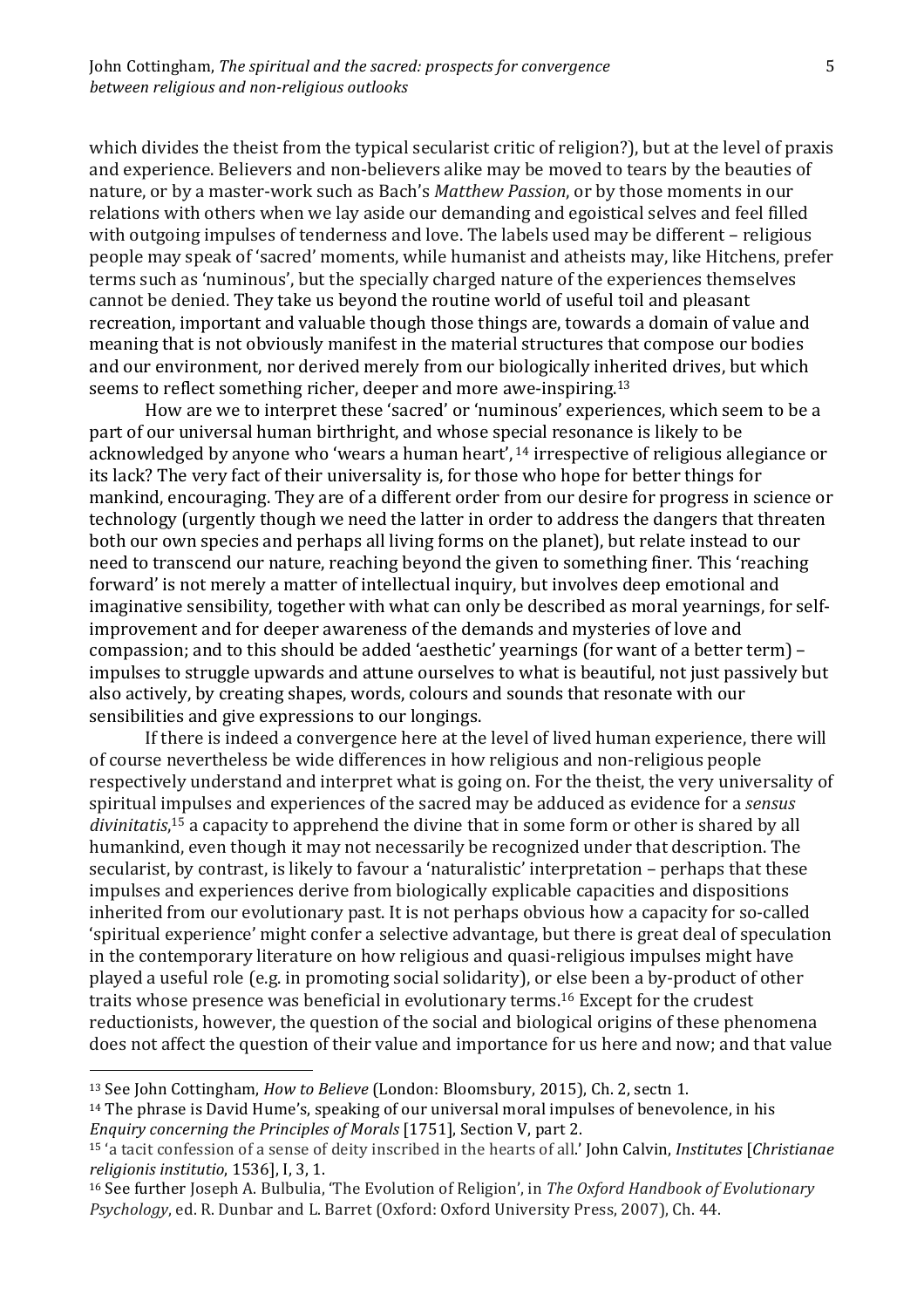and importance, as we have seen, is something on which religious and non-religious thinkers seem happy to agree, notwithstanding the radical divergence in their respective worldviews.

#### *3. Reconciliation and its limits*

Those who, like the present writer, are by nature reconciliationists, wanting to reach out to those of different belief systems in the hope of finding common ground, will no doubt welcome the signs of convergence at the level of human praxis and experience that have so far been sketched out. But it is important that our search for what is shared does not lead us to gloss over crucial differences, or to assimilate outlooks that are ultimately incommensurable. Convergence in behaviour is, notoriously, not an infallible indicator of 'what lies beneath', in the thoughts and feelings of the subjects in question. Three people might witness a public execution with identical composure and stillness of posture, yet the first be wracked with sympathy for the victim, the second be bursting with sadistic delight at the demise of his enemy, while the third is simply blankly indifferent. And even were it to be the case, as some devotees of so-called 'neurophilosophy'<sup>17</sup> suppose, that we could 'read off' the mental states of the subjects from a scan of their brain activity, so that we could tell whether the attitudes were ones of distress or exultation or neutrality, there may still be significant divergences in how each of the three subjects interprets the *meaning* of what is going on – divergences which could not be identified even through the most exhaustive printout of the respective bodily states, including the electro-chemistry of the brain.

The reason for this limitation in what scientific investigation could even in principle establish is, to put it crudely, that 'meanings ain't in the head', as the American philosopher Hilary Putnam once trenchantly observed, '.<sup>18</sup> To understand the meaning of what someone is thinking about and experiencing we need to look not just at the physically investigable processes going on inside the body, brain and nervous system, but *outwards*, to the complex social network of human interaction that generates all our conceptual resources and allows us to describe and interpret our experience.

Reflecting on the implications of this should raise serious doubts about the claim that there is one single phenomenon, called 'spiritual experience', or 'experience of the sacred or the numinous' that is common currency irrespective of the religious, or non-religious, outlooks of the practitioners. So although a reconciliationist may initially be hospitable to the idea that one can cultivate spiritual awareness without religion, and in particular without theistic religion, we need to pause and ask exactly what *kind* of awareness is in question. It is certainly a welcome development to find secularists such as Sam Harris paying attention to the phenomenon of spiritual experience (the 'great hole in secularism, humanism, rationalism, atheism ...'),<sup>19</sup> and acknowledging that there is more to understanding reality than many scientistically oriented philosophers are commonly prepared to allow. But spiritual experience cannot be considered in isolation, as a kind of 'self-standing' phenomenon, as it were. We always need to ask about what the experience is an experience of. And it is significant that the reality that is disclosed by spiritual experience according to naturalists such as Harris (who in this area is strongly influenced by Buddhism and kindred creeds)

<sup>&</sup>lt;sup>17</sup> For this term, see for example Patricia S. Churchland, *Neurophilosophy: Towards a Unified Science of the Mind-Brain* (Cambridge, Mass.: MIT Press, 1989).

<sup>&</sup>lt;sup>18</sup> Hilary Putnam, 'The Meaning of Meaning' [1975], in *Philosophical Papers*, Vol. 2 (Cambridge: Cambridge University Press, 1985).

<sup>19</sup> Harris, *Waking Up*, p. 202.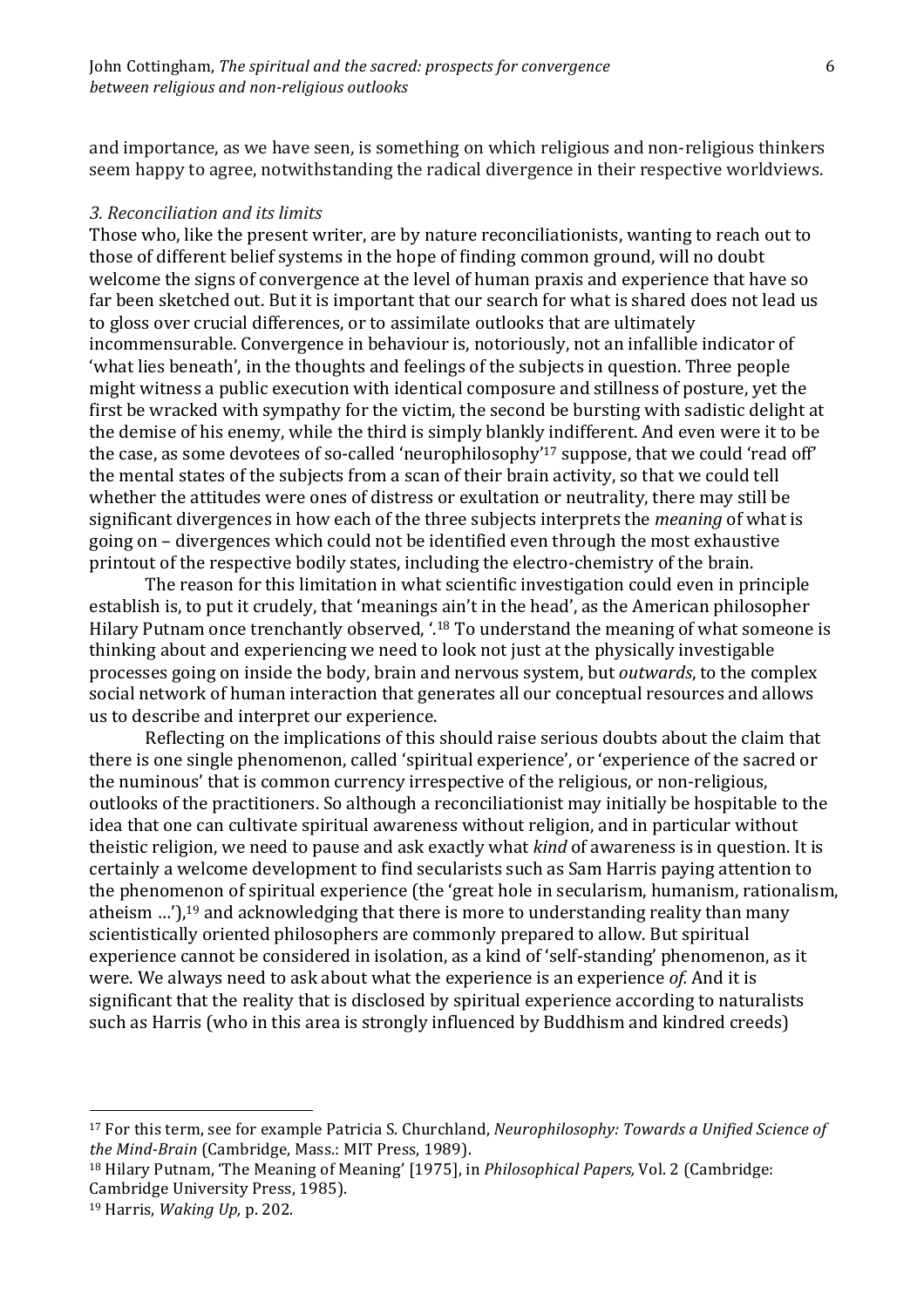turns out to be a wholly impersonal one. It is not one that addresses us personally with a call to change, or requires anything of us, but is a blank and impersonal flux.<sup>20</sup>

This is not to deny that the spiritual mindfulness that growing numbers of contemporary secularists advocate may be cultivated in ways that do not require subscribing to any of the theistic doctrines that they deplore. And many of the resulting states mentioned by Harris, and familiar from many types of Eastern religion, turn out to have very considerable appeal: a sense of 'selfless wellbeing', 'self-transcendence', 'paying attention to the present moment', a feeling of 'boundless love' (albeit of a fundamentally impersonal kind), a sense of being 'at one with the cosmos', and 'bringing stress to an end'.<sup>21</sup> Nothing said in the present essay is intended to deny the value of such goals. But we need to recognize how far they diverge from the religious encounters with the sacred described in many of the texts of classical theism – those intensely *personal* encounters, infused with awe and charged with moral significance, where the individual feels him or herself to be checked, to be scrutinized, and to be called upon to respond and to change.

This electrifying charge of moral significance is vividly apparent in many much admired passages in the Hebrew Bible, that most seminal source for classical Western theism, as in the following Psalm:

Let the heavens be glad, and let the earth rejoice: let the sea roar, and all it contains. Let the field exult, and all that is in it: then all the trees of the forest will sing for joy Before the LORD, for he comes, he comes to judge the earth: he will judge the world in righteousness, and the peoples in his faithfulness.  $22$ 

The language of such texts may be uncongenial to contemporary scientific naturalists, who pride themselves on having totally rejected the notion of any supernatural being (the 'God hypothesis', as Richard Dawkins disparagingly calls it).<sup>23</sup> But reading such passages in context makes it clear that God is not introduced as an immaterial force that is supposed to *explain* the behaviour of the oceans and fields and the woods; rather the vivid beauty and splendour of the natural world is that which *makes manifest* the divine. The world is understood *religiously* – not as a blank impersonal process, not as A. E. Housman's 'heartless witless nature',<sup>24</sup> not as a manifestation of 'blind, pitiless indifference', as Richard Dawkins characterizes it,  $25$  but as 'charged with the grandeur of God'. This is the vision powerfully expressed by Gerard Manley Hopkins when he speaks of all things as being 'charged with love ... charged with God, [so that] if we know how to touch them [they] give off sparks and take fire, yield drops and flow, ring and tell of him.'  $26$ 

The feebleness of modern labels like 'aesthetic' for the type of language found in the Psalm just quoted is even more apparent in an earlier Psalm, where God is described as the one who 'breaks the cedars of Lebanon and makes Lebanon skip like a calf', who 'shakes the

<sup>&</sup>lt;sup>20</sup> The argument of the next few paragraphs draws on material from Ch. 5 of Cottingham, *How to Believe*.

<sup>&</sup>lt;sup>21</sup> Harris, *Waking Up*, pp. 17, 18, 3, 5, 43, 48.

<sup>22</sup> Psalms 96 [95]: 11-13.

<sup>&</sup>lt;sup>23</sup> Richard Dawkins, *The God Delusion* (London: Bantam Press, 2006), Ch. 2.

<sup>&</sup>lt;sup>24</sup> In 'Tell me not here, it needs not saying', *Last Poems* (1922).

<sup>&</sup>lt;sup>25</sup> Richard Dawkins, *Rivers Out of Eden* (New York: Basic Books, 1995), p. 133.

<sup>&</sup>lt;sup>26</sup> G. M. Hopkins, *Note-books and Papers, ed. H. House (Oxford: Oxford University Press, 1937), p. 342;* cited in W. H. Gardner (ed.), *The Poems and Prose of Gerard Manley Hopkins* (Harmondsworth: Penguin, 1953), p. 231. Compare Hopkins's famous poem, which begins 'The world is charged with the grandeur of God', from *Poems* (1876–1889).